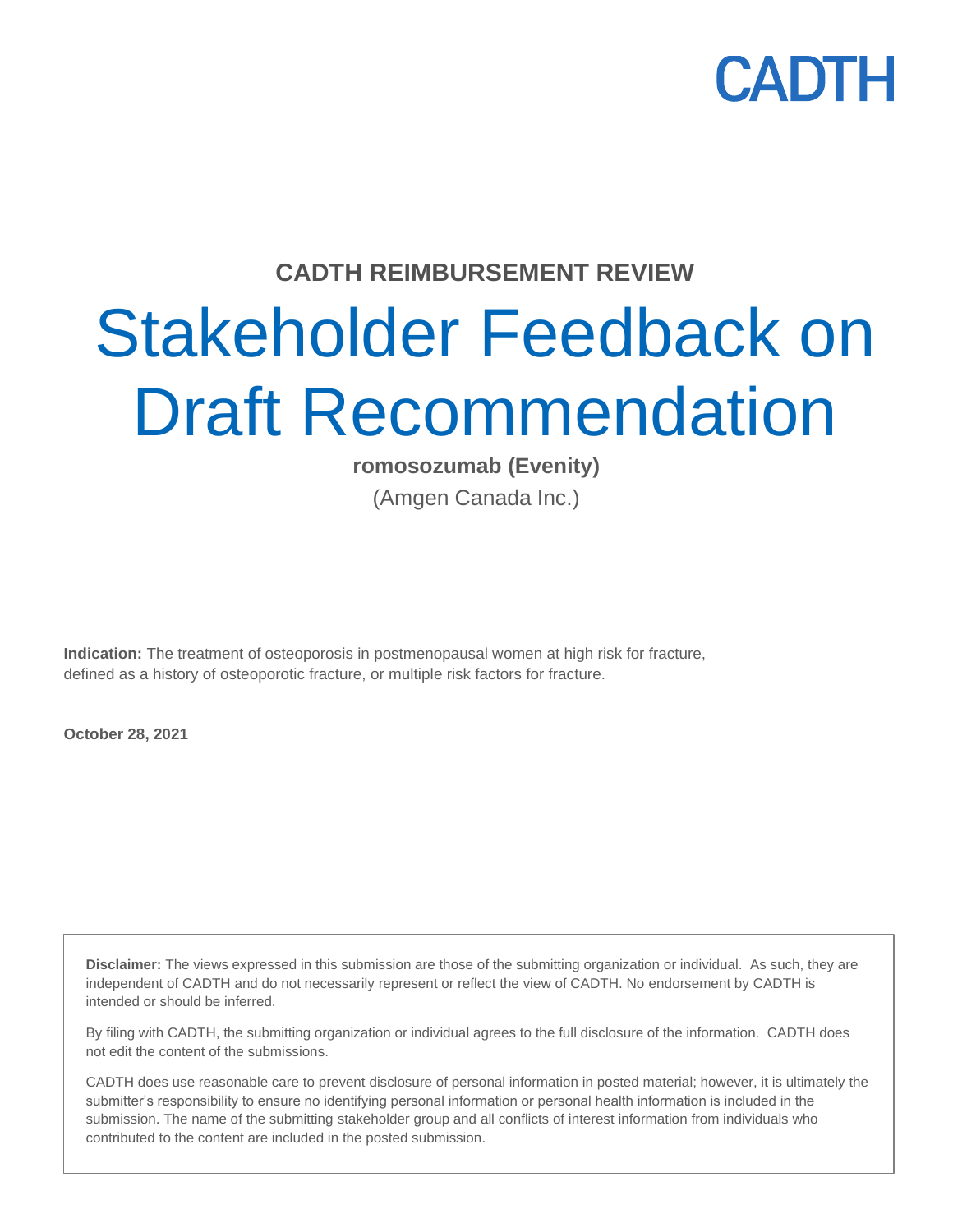# **CADTH Reimbursement Review Feedback on Draft Recommendation**

| <b>Stakeholder information</b>                                                                                                                                                                                                                                                                                                                                                                                                                                                                                                                                                                                                                                                                                                                                                                                                                                                                                                                                                                                                                                                                                                             |                                                                                                                                                                           |                  |             |  |
|--------------------------------------------------------------------------------------------------------------------------------------------------------------------------------------------------------------------------------------------------------------------------------------------------------------------------------------------------------------------------------------------------------------------------------------------------------------------------------------------------------------------------------------------------------------------------------------------------------------------------------------------------------------------------------------------------------------------------------------------------------------------------------------------------------------------------------------------------------------------------------------------------------------------------------------------------------------------------------------------------------------------------------------------------------------------------------------------------------------------------------------------|---------------------------------------------------------------------------------------------------------------------------------------------------------------------------|------------------|-------------|--|
| CADTH project number                                                                                                                                                                                                                                                                                                                                                                                                                                                                                                                                                                                                                                                                                                                                                                                                                                                                                                                                                                                                                                                                                                                       | SR0676-000                                                                                                                                                                |                  |             |  |
| Brand name (generic)                                                                                                                                                                                                                                                                                                                                                                                                                                                                                                                                                                                                                                                                                                                                                                                                                                                                                                                                                                                                                                                                                                                       | Evenity (romosozumab)                                                                                                                                                     |                  |             |  |
| Indication(s)                                                                                                                                                                                                                                                                                                                                                                                                                                                                                                                                                                                                                                                                                                                                                                                                                                                                                                                                                                                                                                                                                                                              | The treatment of osteoporosis in postmenopausal women at high risk of<br>fracture, defined as a history of osteoporotic fracture or multiple<br>risk factors for fracture |                  |             |  |
| Organization                                                                                                                                                                                                                                                                                                                                                                                                                                                                                                                                                                                                                                                                                                                                                                                                                                                                                                                                                                                                                                                                                                                               | Osteoporosis Canada                                                                                                                                                       |                  |             |  |
| Contact information <sup>a</sup>                                                                                                                                                                                                                                                                                                                                                                                                                                                                                                                                                                                                                                                                                                                                                                                                                                                                                                                                                                                                                                                                                                           | Dr. Famida Jiwa, President and CEO                                                                                                                                        |                  |             |  |
|                                                                                                                                                                                                                                                                                                                                                                                                                                                                                                                                                                                                                                                                                                                                                                                                                                                                                                                                                                                                                                                                                                                                            | <b>Stakeholder agreement with the draft recommendation</b>                                                                                                                |                  |             |  |
|                                                                                                                                                                                                                                                                                                                                                                                                                                                                                                                                                                                                                                                                                                                                                                                                                                                                                                                                                                                                                                                                                                                                            | 1. Does the stakeholder agree with the committee's recommendation.                                                                                                        | Yes<br><b>No</b> | $\boxtimes$ |  |
| Please explain why the stakeholder agrees or disagrees with the draft recommendation. Whenever<br>possible, please identify the specific text from the recommendation and rationale.                                                                                                                                                                                                                                                                                                                                                                                                                                                                                                                                                                                                                                                                                                                                                                                                                                                                                                                                                       |                                                                                                                                                                           |                  |             |  |
| <b>Osteoporosis Canada Response In each case, the recommendations are supported by the</b><br>evidence (or lack thereof) provided by the ARCH trial.<br>Re Initiation, while participants in the ARCH trial were predominantly treatment naïve, Health<br>Canada approval is not limited to this group of patients, so the requirement that patients be treatment<br>naïve is disappointing. Many family physicians initiate therapy in high risk patients, some of whom will<br>fracture while on therapy since current treatments only reduce fracture risk by 30-50%. This means<br>that the vast majority of those who will be offered romosozumab will have already received another<br>therapy for osteoporosis and fractured while on therapy. A maximum duration of 12 months is<br>supported by both ARCH and Health Canada approval.<br>Re Prescribing, there is no evidence to support concurrent treatments.<br>Re Pricing, reduction is necessary to achieve the desired ICER. If the recommended price reduction<br>results in a reduced cost to the patient, we are in favour as cost can be prohibitive for many patients. |                                                                                                                                                                           |                  |             |  |
|                                                                                                                                                                                                                                                                                                                                                                                                                                                                                                                                                                                                                                                                                                                                                                                                                                                                                                                                                                                                                                                                                                                                            | Expert committee consideration of the stakeholder input                                                                                                                   |                  |             |  |
|                                                                                                                                                                                                                                                                                                                                                                                                                                                                                                                                                                                                                                                                                                                                                                                                                                                                                                                                                                                                                                                                                                                                            | 2. Does the recommendation demonstrate that the committee has considered the<br>stakeholder input that your organization provided to CADTH?                               | Yes<br>No        | ⊠<br>П      |  |
|                                                                                                                                                                                                                                                                                                                                                                                                                                                                                                                                                                                                                                                                                                                                                                                                                                                                                                                                                                                                                                                                                                                                            | If not, what aspects are missing from the draft recommendation?                                                                                                           |                  |             |  |
| <b>Clarity of the draft recommendation</b>                                                                                                                                                                                                                                                                                                                                                                                                                                                                                                                                                                                                                                                                                                                                                                                                                                                                                                                                                                                                                                                                                                 |                                                                                                                                                                           |                  |             |  |
| 3. Are the reasons for the recommendation clearly stated?                                                                                                                                                                                                                                                                                                                                                                                                                                                                                                                                                                                                                                                                                                                                                                                                                                                                                                                                                                                                                                                                                  |                                                                                                                                                                           | Yes<br>No        | ⊠<br>□      |  |
|                                                                                                                                                                                                                                                                                                                                                                                                                                                                                                                                                                                                                                                                                                                                                                                                                                                                                                                                                                                                                                                                                                                                            | If not, please provide details regarding the information that requires clarification.                                                                                     |                  |             |  |
| addressed in the recommendation?                                                                                                                                                                                                                                                                                                                                                                                                                                                                                                                                                                                                                                                                                                                                                                                                                                                                                                                                                                                                                                                                                                           | 4. Have the implementation issues been clearly articulated and adequately                                                                                                 | Yes<br><b>No</b> | ⊠<br>□      |  |
| If not, please provide details regarding the information that requires clarification.                                                                                                                                                                                                                                                                                                                                                                                                                                                                                                                                                                                                                                                                                                                                                                                                                                                                                                                                                                                                                                                      |                                                                                                                                                                           |                  |             |  |
|                                                                                                                                                                                                                                                                                                                                                                                                                                                                                                                                                                                                                                                                                                                                                                                                                                                                                                                                                                                                                                                                                                                                            |                                                                                                                                                                           | Yes              | ⊠           |  |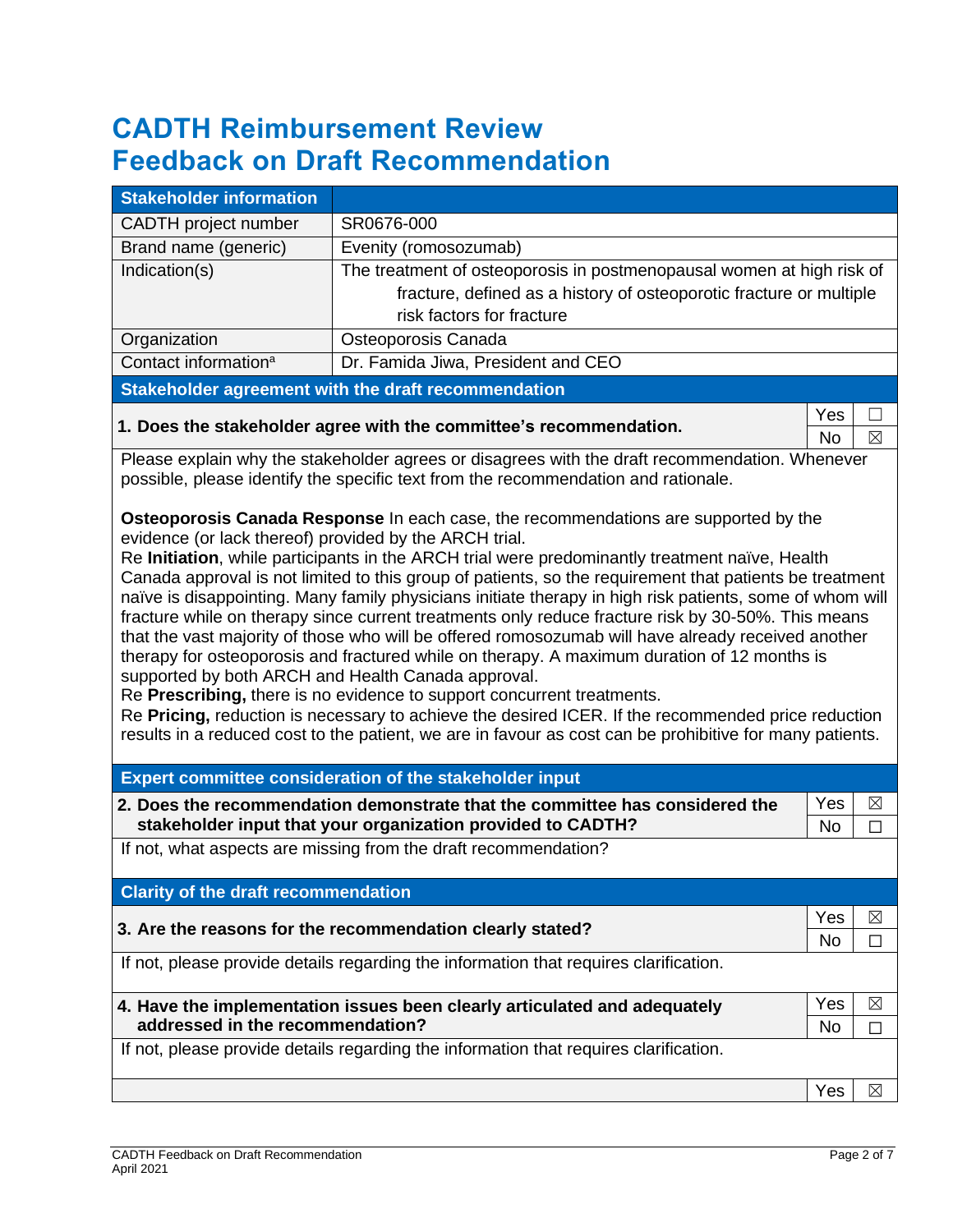| 5. If applicable, are the reimbursement conditions clearly stated and the rationale<br>for the conditions provided in the recommendation? | <b>No</b> |  |
|-------------------------------------------------------------------------------------------------------------------------------------------|-----------|--|
| If not, please provide details regarding the information that requires clarification.                                                     |           |  |

<sup>a</sup> CADTH may contact this person if comments require clarification.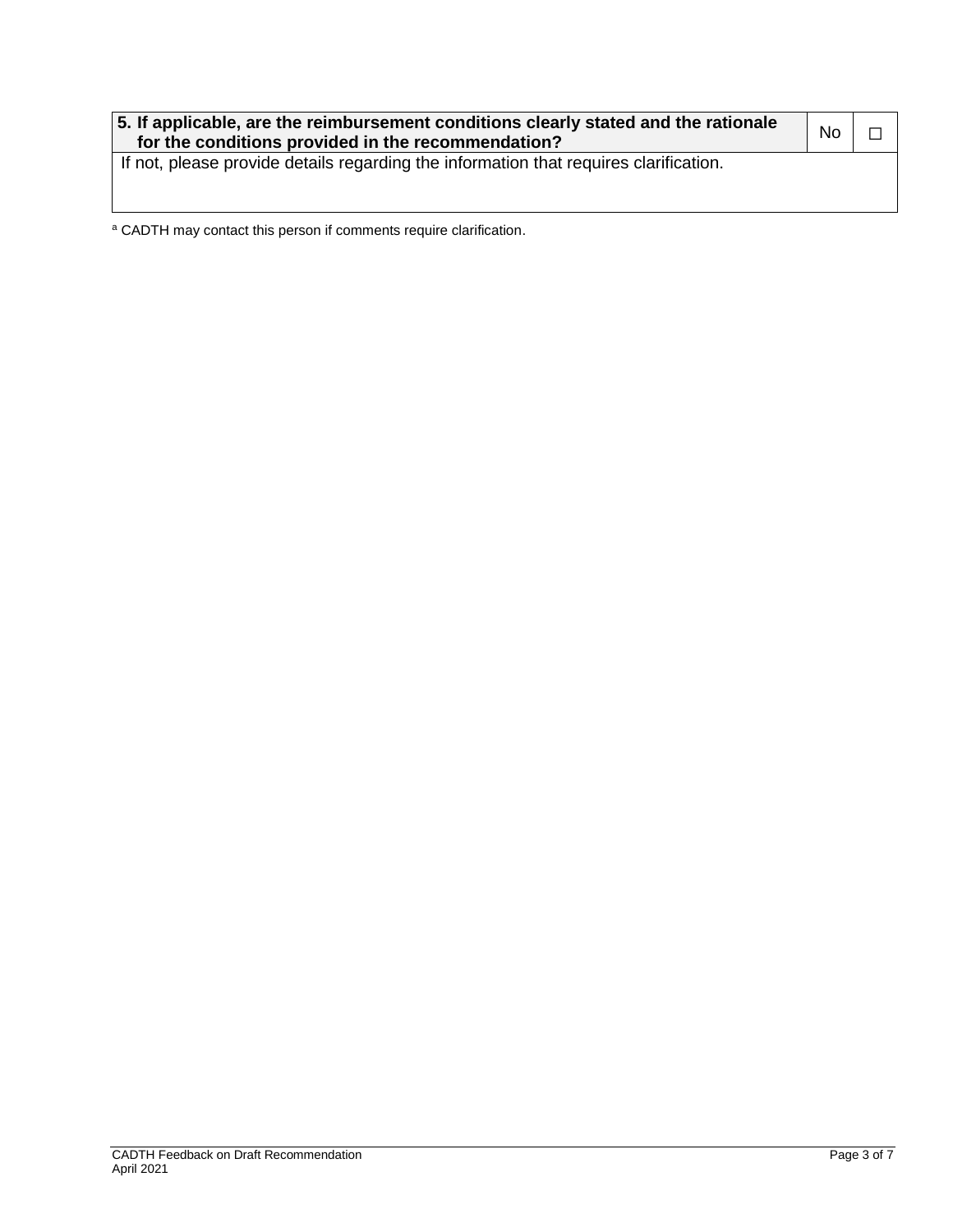#### **Appendix 1. Conflict of Interest Declarations for Patient Groups**

- To maintain the objectivity and credibility of the CADTH drug review programs, all participants in the drug review processes must disclose any real, potential, or perceived conflicts of interest.
- This conflict of interest declaration is required for participation. Declarations made do not negate or preclude the use of the feedback from patient groups and clinician groups.
- CADTH may contact your group with further questions, as needed.
- Please see the *[Procedures for CADTH Drug Reimbursement Reviews](https://cadth.ca/sites/default/files/Drug_Review_Process/CADTH_Drug_Reimbursement_Review_Procedures.pdf)* for further details.

| <b>A. Patient Group Information</b>                                                                                                                                                              |             |             |              |  |
|--------------------------------------------------------------------------------------------------------------------------------------------------------------------------------------------------|-------------|-------------|--------------|--|
| Dr Famida Jiwa<br><b>Name</b>                                                                                                                                                                    |             |             |              |  |
| <b>Position</b><br>President and CEO                                                                                                                                                             |             |             |              |  |
| 21/10/2021<br>Date                                                                                                                                                                               |             |             |              |  |
| I hereby certify that I have the authority to disclose all relevant information with respect to any<br>$\boxtimes$                                                                               |             |             |              |  |
| matter involving this patient group with a company, organization, or entity that may place this                                                                                                  |             |             |              |  |
| patient group in a real, potential, or perceived conflict of interest situation.                                                                                                                 |             |             |              |  |
| <b>B. Assistance with Providing Feedback</b>                                                                                                                                                     |             |             |              |  |
|                                                                                                                                                                                                  |             | <b>No</b>   | ⊠            |  |
| Did you receive help from outside your patient group to complete your feedback?<br>1.                                                                                                            |             |             | П            |  |
| If yes, please detail the help and who provided it.                                                                                                                                              |             |             |              |  |
|                                                                                                                                                                                                  |             |             |              |  |
|                                                                                                                                                                                                  |             |             |              |  |
| Did you receive help from outside your patient group to collect or analyze any<br>2.                                                                                                             | <b>No</b>   | $\boxtimes$ |              |  |
| information used in your feedback?                                                                                                                                                               | Yes         | П           |              |  |
| If yes, please detail the help and who provided it.                                                                                                                                              |             |             |              |  |
|                                                                                                                                                                                                  |             |             |              |  |
| <b>C. Previously Disclosed Conflict of Interest</b>                                                                                                                                              |             |             |              |  |
| 1. Were conflict of interest declarations provided in patient group input that was                                                                                                               |             | <b>No</b>   |              |  |
| submitted at the outset of the CADTH review and have those declarations remained                                                                                                                 |             | Yes         | П<br>⊠       |  |
| unchanged? If no, please complete section D below.                                                                                                                                               |             |             |              |  |
| D. New or Updated Conflict of Interest Declaration                                                                                                                                               |             |             |              |  |
|                                                                                                                                                                                                  |             |             |              |  |
| List any companies or organizations that have provided your group with financial payment over the<br>3.<br>past two years AND who may have direct or indirect interest in the drug under review. |             |             |              |  |
| <b>Check Appropriate Dollar Range</b>                                                                                                                                                            |             |             |              |  |
| Company<br>\$0 to 5,000<br>\$5,001 to                                                                                                                                                            | \$10,001 to |             | In Excess of |  |
| 10,000<br>50,000                                                                                                                                                                                 |             | \$50,000    |              |  |
| Amgen<br>$\Box$<br>$\Box$<br>П                                                                                                                                                                   |             |             | ⊠            |  |
| Add company name<br>$\Box$<br>$\Box$<br>П                                                                                                                                                        |             | П           |              |  |
| Add or remove rows as required<br>П<br>$\Box$<br>П<br>П                                                                                                                                          |             |             |              |  |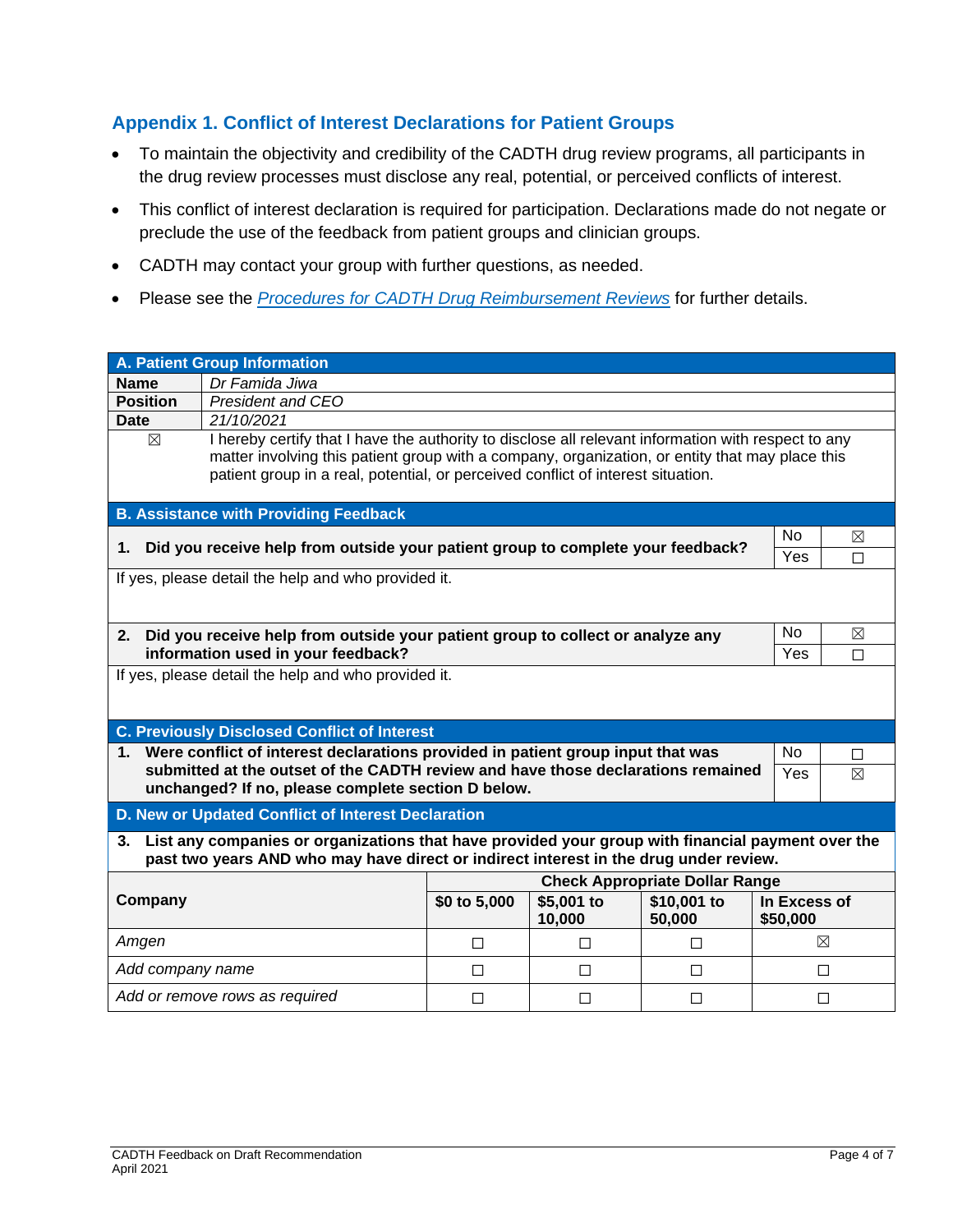

### **CADTH Reimbursement Review**

### **Feedback on Draft Recommendation**

| <b>Stakeholder information</b>                                                                                                                                      |           |                                                                                                      |        |  |
|---------------------------------------------------------------------------------------------------------------------------------------------------------------------|-----------|------------------------------------------------------------------------------------------------------|--------|--|
| <b>CADTH</b> project number                                                                                                                                         |           | SR0676                                                                                               |        |  |
| Name of the drug and                                                                                                                                                |           | Evenity for the treatment of osteoporosis in postmenopausal                                          |        |  |
| Indication(s)                                                                                                                                                       |           | women at high risk for fracture, defined as a history of osteoporotic                                |        |  |
|                                                                                                                                                                     |           | fracture, or multiple risk factors for fracture                                                      |        |  |
| <b>Organization Providing</b>                                                                                                                                       |           | <b>FWG</b>                                                                                           |        |  |
| Feedback                                                                                                                                                            |           |                                                                                                      |        |  |
| 1. Recommendation revisions                                                                                                                                         |           |                                                                                                      |        |  |
| recommendation.                                                                                                                                                     |           | Please indicate if the stakeholder requires the expert review committee to reconsider or clarify its |        |  |
| <b>Request for</b>                                                                                                                                                  |           | Major revisions: A change in recommendation category or patient<br>population is requested           | П      |  |
| <b>Reconsideration</b>                                                                                                                                              |           | <b>Minor revisions:</b> A change in reimbursement conditions is requested                            | $\Box$ |  |
| <b>No Request for</b>                                                                                                                                               | requested | <b>Editorial revisions:</b> Clarifications in recommendation text are                                | X      |  |
| <b>Reconsideration</b>                                                                                                                                              |           | No requested revisions                                                                               | П      |  |
|                                                                                                                                                                     |           |                                                                                                      |        |  |
|                                                                                                                                                                     |           | 2. Change in recommendation category or conditions                                                   |        |  |
| Complete this section if major or minor revisions are requested<br>Please identify the specific text from the recommendation and provide a rationale for requesting |           |                                                                                                      |        |  |
| a change in recommendation.                                                                                                                                         |           |                                                                                                      |        |  |
|                                                                                                                                                                     |           |                                                                                                      |        |  |
|                                                                                                                                                                     |           |                                                                                                      |        |  |
| 3. Clarity of the recommendation                                                                                                                                    |           |                                                                                                      |        |  |
|                                                                                                                                                                     |           | Complete this section if editorial revisions are requested for the following elements                |        |  |
| a) Recommendation rationale                                                                                                                                         |           |                                                                                                      |        |  |
|                                                                                                                                                                     |           | Please provide details regarding the information that requires clarification.                        |        |  |
|                                                                                                                                                                     |           |                                                                                                      |        |  |
| b) Reimbursement conditions and related reasons                                                                                                                     |           |                                                                                                      |        |  |
|                                                                                                                                                                     |           |                                                                                                      |        |  |
|                                                                                                                                                                     |           | Please provide details regarding the information that requires clarification.                        |        |  |
| 1.<br>medications.                                                                                                                                                  |           | Please provide further reasoning as to why patient must be treatment naïve to osteoporosis           |        |  |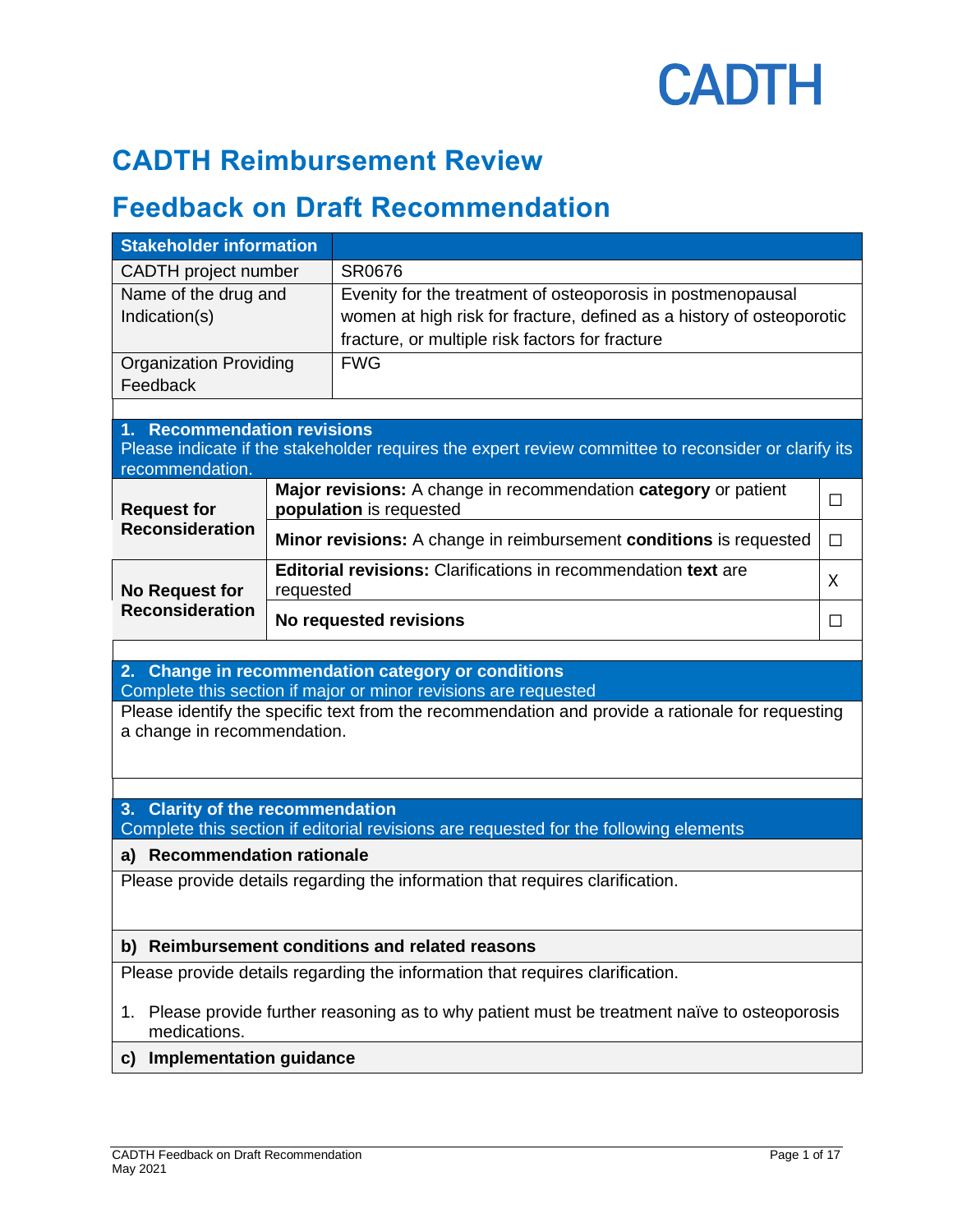Please provide high-level details regarding the information that requires clarification. You can provide specific comments in the draft recommendation found in the next section. Additional implementation questions can be raised here.

## **Outstanding Implementation Issues**

In the event of a positive draft recommendation, drug programs can request further implementation support from CADTH on topics that cannot be addressed in the reimbursement review (e.g., concerning other drugs, without sufficient evidence to support a recommendation, etc.). Note that outstanding implementation questions can also be posed to the expert committee in Feedback section 4c.

| <b>Algorithm and implementation questions</b>                                                          |
|--------------------------------------------------------------------------------------------------------|
| 1. Please specify sequencing questions or issues that should be addressed by CADTH<br>(oncology only)  |
| 1.                                                                                                     |
| 2.                                                                                                     |
| 2. Please specify other implementation questions or issues that should be addressed by<br><b>CADTH</b> |
| 2.                                                                                                     |
| <b>Support strategy</b>                                                                                |
| 3. Do you have any preferences or suggestions on how CADTH should address these<br>issues?             |
| May include implementation advice panel, evidence review, provisional algorithm (oncology),<br>etc.    |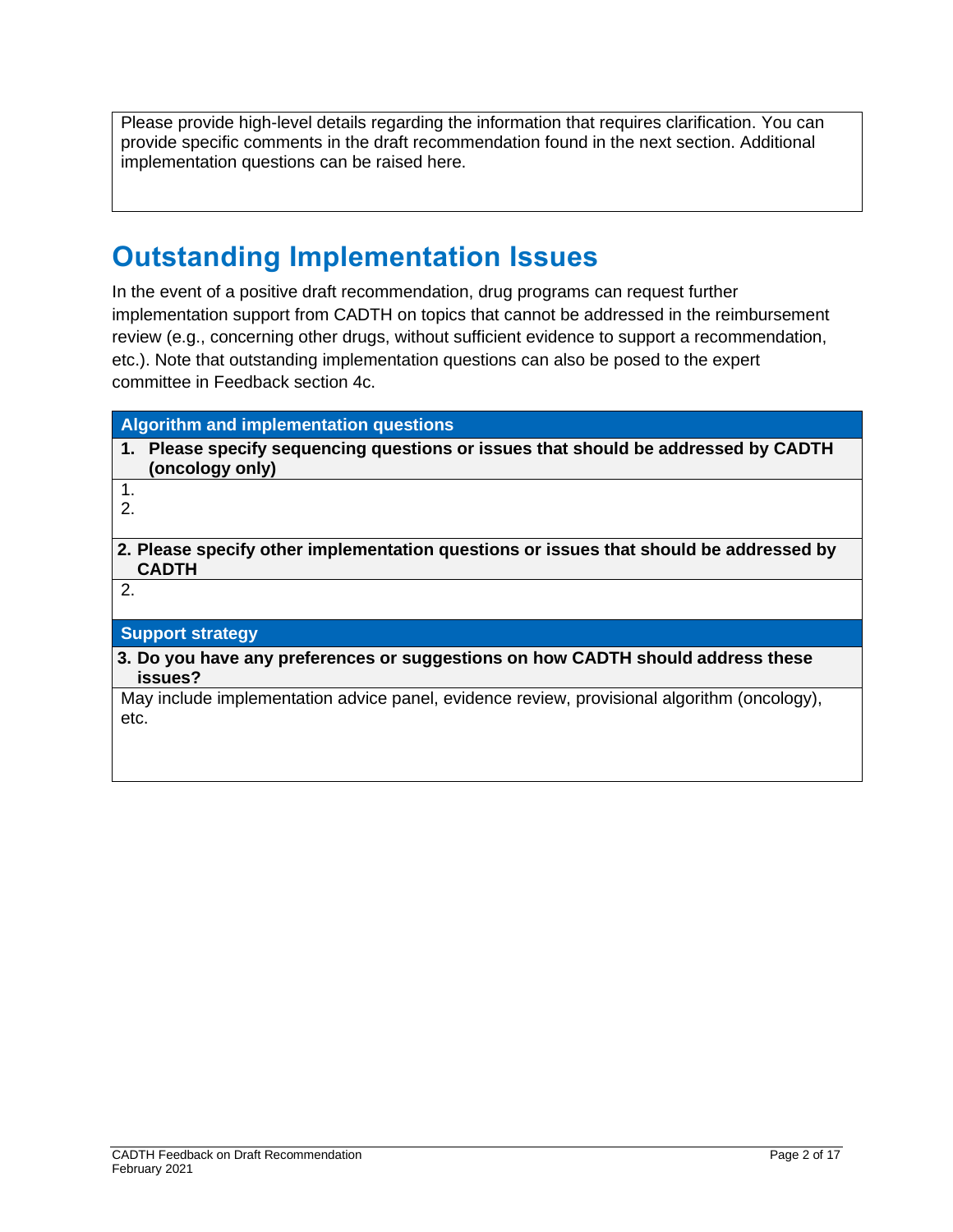# **CADTH Reimbursement Review Feedback on Draft Recommendation**

| <b>Stakeholder information</b>                                                                                                                                                                                                                                                                                                                                                                                                                                                                                                                                                                                                                                                                                                                                                                                                                                                                                                                                                           |                                                                                           |  |  |
|------------------------------------------------------------------------------------------------------------------------------------------------------------------------------------------------------------------------------------------------------------------------------------------------------------------------------------------------------------------------------------------------------------------------------------------------------------------------------------------------------------------------------------------------------------------------------------------------------------------------------------------------------------------------------------------------------------------------------------------------------------------------------------------------------------------------------------------------------------------------------------------------------------------------------------------------------------------------------------------|-------------------------------------------------------------------------------------------|--|--|
| CADTH project number                                                                                                                                                                                                                                                                                                                                                                                                                                                                                                                                                                                                                                                                                                                                                                                                                                                                                                                                                                     | SR0676                                                                                    |  |  |
| Brand name (generic)                                                                                                                                                                                                                                                                                                                                                                                                                                                                                                                                                                                                                                                                                                                                                                                                                                                                                                                                                                     | EVENITY® (romosozumab)                                                                    |  |  |
| Indication(s)                                                                                                                                                                                                                                                                                                                                                                                                                                                                                                                                                                                                                                                                                                                                                                                                                                                                                                                                                                            | Indication: The treatment of osteoporosis in postmenopausal women at                      |  |  |
|                                                                                                                                                                                                                                                                                                                                                                                                                                                                                                                                                                                                                                                                                                                                                                                                                                                                                                                                                                                          | high risk for fracture, defined as a history of osteoporotic fracture, or                 |  |  |
|                                                                                                                                                                                                                                                                                                                                                                                                                                                                                                                                                                                                                                                                                                                                                                                                                                                                                                                                                                                          | multiple risk factors for fracture                                                        |  |  |
|                                                                                                                                                                                                                                                                                                                                                                                                                                                                                                                                                                                                                                                                                                                                                                                                                                                                                                                                                                                          |                                                                                           |  |  |
|                                                                                                                                                                                                                                                                                                                                                                                                                                                                                                                                                                                                                                                                                                                                                                                                                                                                                                                                                                                          | Sponsor Requested Reimbursement Population: The treatment of                              |  |  |
|                                                                                                                                                                                                                                                                                                                                                                                                                                                                                                                                                                                                                                                                                                                                                                                                                                                                                                                                                                                          | osteoporosis in postmenopausal women with a history of osteoporotic                       |  |  |
|                                                                                                                                                                                                                                                                                                                                                                                                                                                                                                                                                                                                                                                                                                                                                                                                                                                                                                                                                                                          | fracture and who are at very high risk for future fracture                                |  |  |
| Organization                                                                                                                                                                                                                                                                                                                                                                                                                                                                                                                                                                                                                                                                                                                                                                                                                                                                                                                                                                             | Amgen Canada Inc.                                                                         |  |  |
| Contact information <sup>a</sup>                                                                                                                                                                                                                                                                                                                                                                                                                                                                                                                                                                                                                                                                                                                                                                                                                                                                                                                                                         |                                                                                           |  |  |
|                                                                                                                                                                                                                                                                                                                                                                                                                                                                                                                                                                                                                                                                                                                                                                                                                                                                                                                                                                                          |                                                                                           |  |  |
|                                                                                                                                                                                                                                                                                                                                                                                                                                                                                                                                                                                                                                                                                                                                                                                                                                                                                                                                                                                          |                                                                                           |  |  |
|                                                                                                                                                                                                                                                                                                                                                                                                                                                                                                                                                                                                                                                                                                                                                                                                                                                                                                                                                                                          | Stakeholder agreement with the draft recommendation                                       |  |  |
|                                                                                                                                                                                                                                                                                                                                                                                                                                                                                                                                                                                                                                                                                                                                                                                                                                                                                                                                                                                          | Yes<br>⊠<br>1. Does the stakeholder agree with the committee's recommendation.<br>No<br>П |  |  |
| Amgen Canada Inc. is pleased with the Committee's reimbursement recommendation for EVENITY®<br>(romosozumab) for the treatment of osteoporosis in postmenopausal women. Amgen Canada Inc.<br>also agrees that romosozumab aligns with patient's values for a new treatment option that reduces<br>the risk of osteoporosis-related fractures which can have a substantial impact on patient's lives.<br>However, we respectfully believe that some of the assumptions in the CADTH base case analysis are<br>not justified by the evidence and that the ICER is likely overestimated:<br>CADTH's assumption that the relative treatment benefit for romosozumab followed by<br>$\bullet$<br>alendronate would cease immediately upon discontinuation is unlikely. Following treatment<br>discontinuation, skeletal bone material would be lost over time and the reduction in the risk of<br>fracture would diminish. A linearly declining offset time has been very well established in |                                                                                           |  |  |
| published economic analyses of osteoporosis therapies.<br>CADTH assumed that mortality risk could last one year post hip fracture due to limited mobility<br>during this time. However, published studies have demonstrated that the risk of death<br>associated with hip fracture persists beyond 1 year and modelling long-term excess mortality<br>after hip fracture is well established in published economic analyses of osteoporosis<br>therapies.                                                                                                                                                                                                                                                                                                                                                                                                                                                                                                                                |                                                                                           |  |  |
| CADTH assumed that after one year post fracture, a patient's utility would only be 5% less<br>$\bullet$<br>than what they experienced pre-fracture in the second and subsequent years. This is a very<br>conservative assumption, given the clinical evidence has shown that health-related quality of<br>life following hip fracture remains substantially below pre-fracture levels in the long-term with<br>no evidence of a return to baseline levels.                                                                                                                                                                                                                                                                                                                                                                                                                                                                                                                               |                                                                                           |  |  |
| Notwithstanding, Amgen supports the conversion of the draft recommendation to a final<br>recommendation to expedite access for patients with postmenopausal osteoporosis with a history of<br>fracture who are at high risk for future fracture.                                                                                                                                                                                                                                                                                                                                                                                                                                                                                                                                                                                                                                                                                                                                         |                                                                                           |  |  |